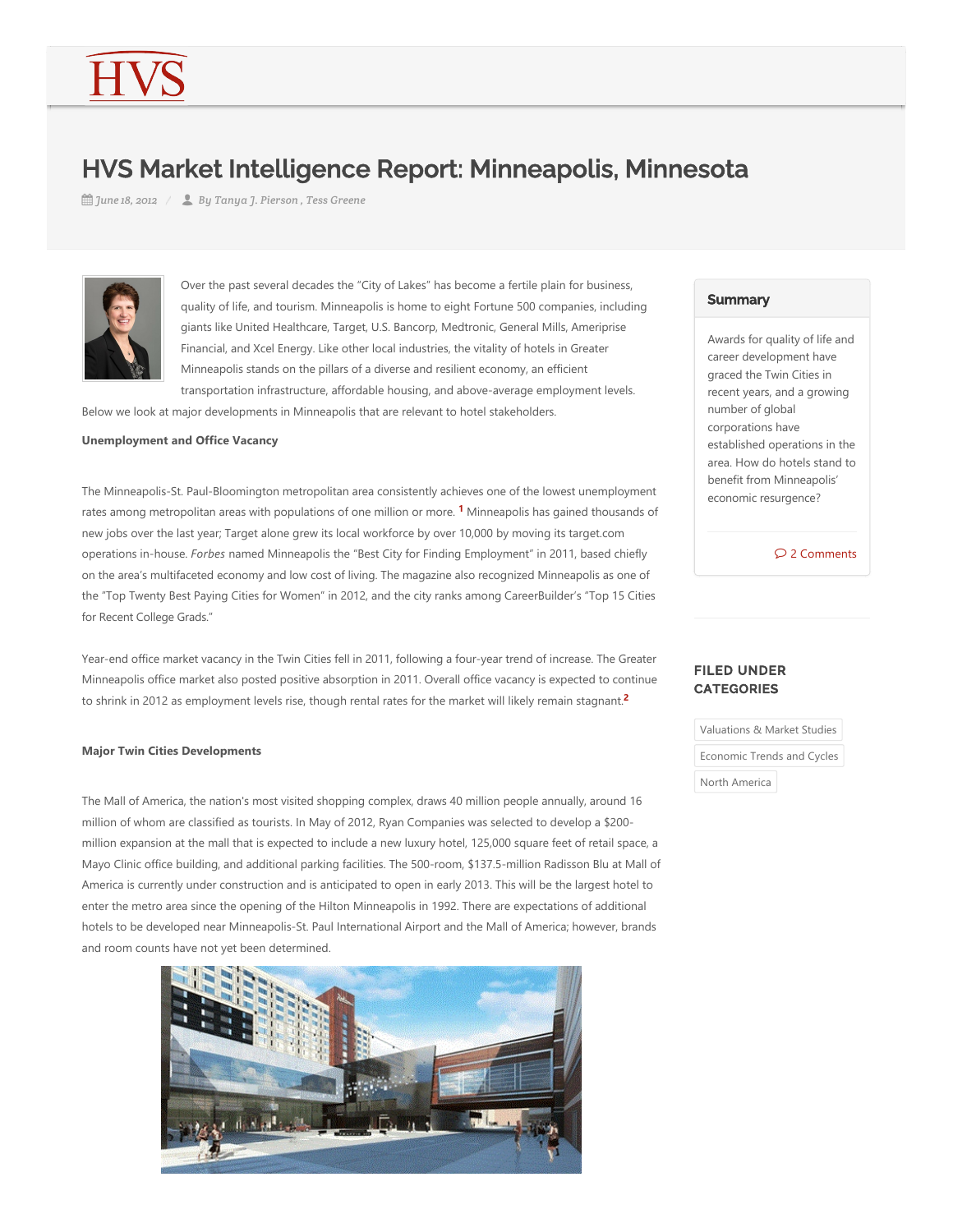#### *Rendering of Radisson Blu at Mall of America [courtesy of Mortenson Construction]*

A light‐rail line to connect Downtown Minneapolis with Downtown St. Paul is currently under construction, with completion expected in 2014. In March of 2012, construction began on a light-rail line that will connect Ramsey to the Northstar Commuter Rail Line and provide convenient access to Downtown Minneapolis. This addition is anticipated to be complete by mid‐November of 2012. In September of 2011, preliminary approval was granted through the Federal Transit Administration to begin plans for the region's third light‐rail project, which would connect Downtown Minneapolis to cities such as Eden Prairie, Minnetonka, Hopkins, and St. Louis Park. If funding comes through, this leg should be completed in 2017/18.

#### **Performance Trends for Local Hotels**

The Greater Minneapolis area's big-league employers, world-class arts culture, and professional sports franchises generate significant demand, helping area hotels achieve a citywide occupancy in the mid‐60 to low‐70% range over most of the last ten years. Market‐wide occupancy decreased in 2008, and an influx of new supply mid‐year 2008 and early 2009, combined with fallout from the Great Recession, brought occupancy to an historic low in 2009. Occupancy rebounded in 2010 and continued to gain momentum through 2011 and the year-to-date period, a strong sign of resilience in the market. Average rate recovery became evident mid-year 2010, and the ramping up of new supply, which had to climb up from the recent economic gulf, allowed for strong rate growth in 2011 and year‐to‐date 2012.

Healthy business activity, visitation, and group demand prior to the recession's entrenchment in 2008 spurred the development of more than 1,900 hotel guestrooms over a five-year period. The Hotel Ivy, W Hotel, Westin, Hotel Minneapolis, aloft, and Hilton Garden Inn opened in Downtown, joined by other large full‐service hotels in the metro area, including the Westin Edina Galleria, Hilton Bloomington, Embassy Suites Brooklyn Park, and Sheraton St. Paul Woodbury.

One indication of the revitalization of the local hotel industry comes from lodging tax revenues over the past several years. The following table illustrates the trend in lodging tax collections for the Convention Center Special Revenue Fund since 2008, including the strong growth realized in 2010 and 2011.

#### Revenues from Lodging Tax on Minneapolis Hotels: 2008 to 2011

|                                          | 2008        | $2009*$                                                 | 2010        | 2011        |
|------------------------------------------|-------------|---------------------------------------------------------|-------------|-------------|
| Lodging Tax (For Convention Center Fund) | \$6,619,181 | \$5,670,601                                             | \$5,790.390 | \$6,300,429 |
| Extracted Total Taxable Lodging Revenue  |             | \$220.639.367 \$202.521.464 \$220.586.286 \$240.016.343 |             |             |
| Change in Convention Center Lodging Tax  |             | $-14.3%$                                                | 2.1%        | 8.8%        |
|                                          |             |                                                         |             |             |
| Change in Total Lodging Revenue          |             | $-8.2%$                                                 | 8.9%        | 8.8%        |

<span id="page-1-0"></span>Source: City of Minneapolis

\*Total 2009 Lodging Revenue estimated due to change in tax rate mid-year from 3.0% to 2.625%

While there have been only a handful of hotel transactions in the Minneapolis‐St. Paul area over the last two years, the market remains attractive to potential buyers, largely because the multitude of demand generators translates into a lower risk for hotel investments. The following graph illustrates historical and projected changes in per‐room hotel values for Greater Minneapolis versus the U.S. as a whole. **3**